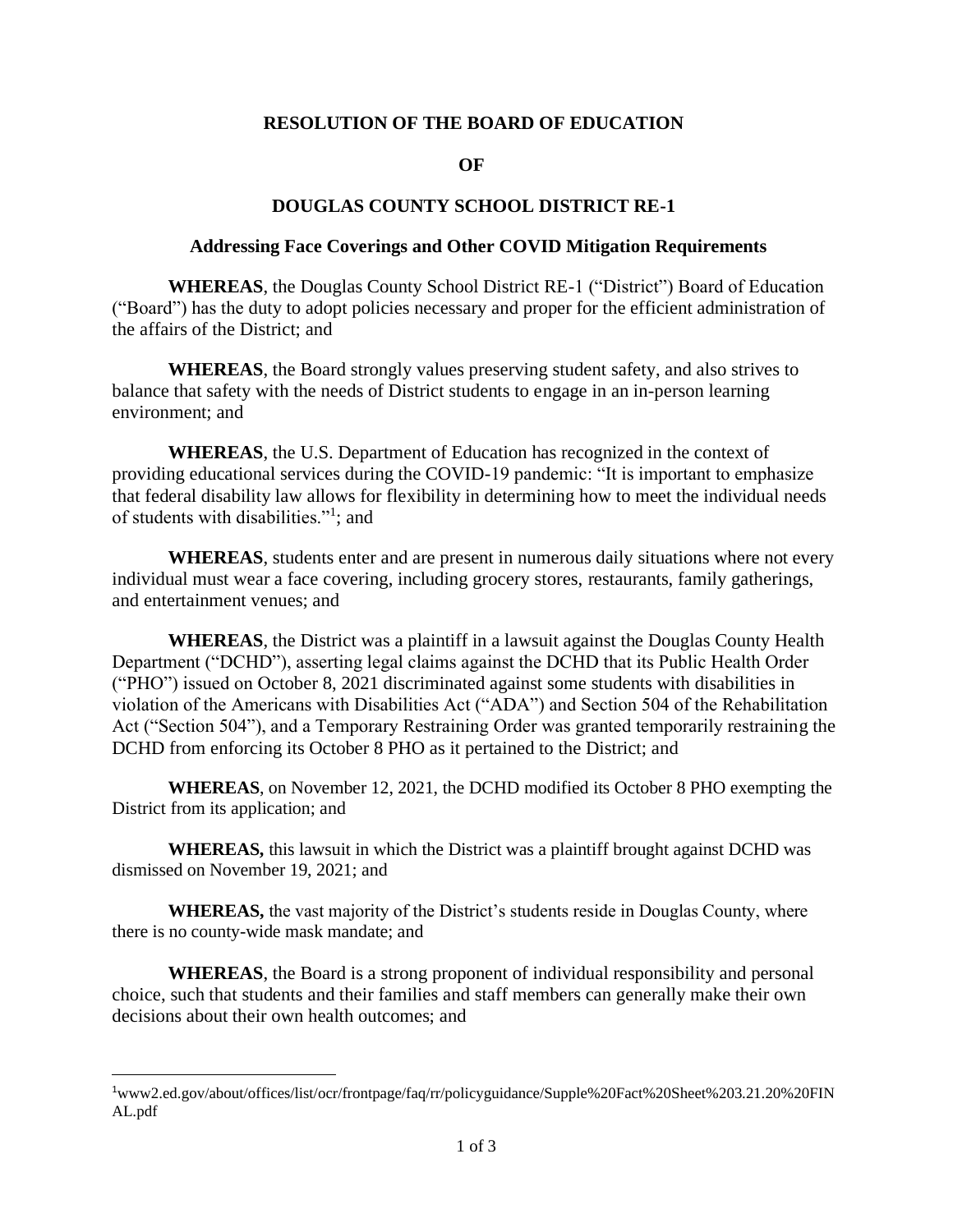**WHEREAS**, COVID-19 vaccines are now available for students five years of age and older for those that choose to take them as guided by the wishes of their parents and guardians and COVID-19 vaccines have been available to District staff and many District staff members have elected to get vaccinated; and

**WHEREAS**, testing for COVID-19 and other mitigation measures are readily available at numerous locations throughout the District; and

**WHEREAS**, the Board acknowledges its responsibility to comply with the requirements of the ADA and Section 504 requiring all students equal access to the educational programs of the District; and

**WHEREAS**, the Board acknowledges its responsibility to comply with federal, state, or local law and/or public health orders that address the mitigation of or response to communicable disease, including the requirement that students and staff wear face coverings while riding District school buses; and

**NOW THEREFORE, BE IT RESOLVED** by the Board of Education of Douglas County School District RE-1 as follows:

- 1. The Board recommends, regardless of vaccination status, personal and parent choice with respect to whether or not children should wear face coverings while at school, while also allowing for appropriate and necessary accommodation of students with disabilities as required by the ADA and Section 504.
- 2. That in furtherance of the Board's respect for and support of personal autonomy and choice:
	- Unless otherwise required by federal, state, or local law and/or public health order, there shall be no District policy requiring universal mandatory masking of students or staff.
	- Unless otherwise required by federal, state, or local law and/or public health order, there shall be no District policy requiring a COVID-specific universal vaccine mandate for District students or staff.
- 3. That consistent with ADA , Section 504, and the Individuals with Disabilities Education Act, 20 U.S.C. §1400 et seq. ("IDEA"), individualized determinations shall be made to determine requisite accommodations to support individuals with unique conditions and circumstances in a manner that impacts the fewest number of other individuals as possible. The Board acknowledges that masking by others may, or may not, be found to reasonably accommodate an individual under these laws. If so, lawful exemptions from masking will be respected for any individual impacted by such accommodation.